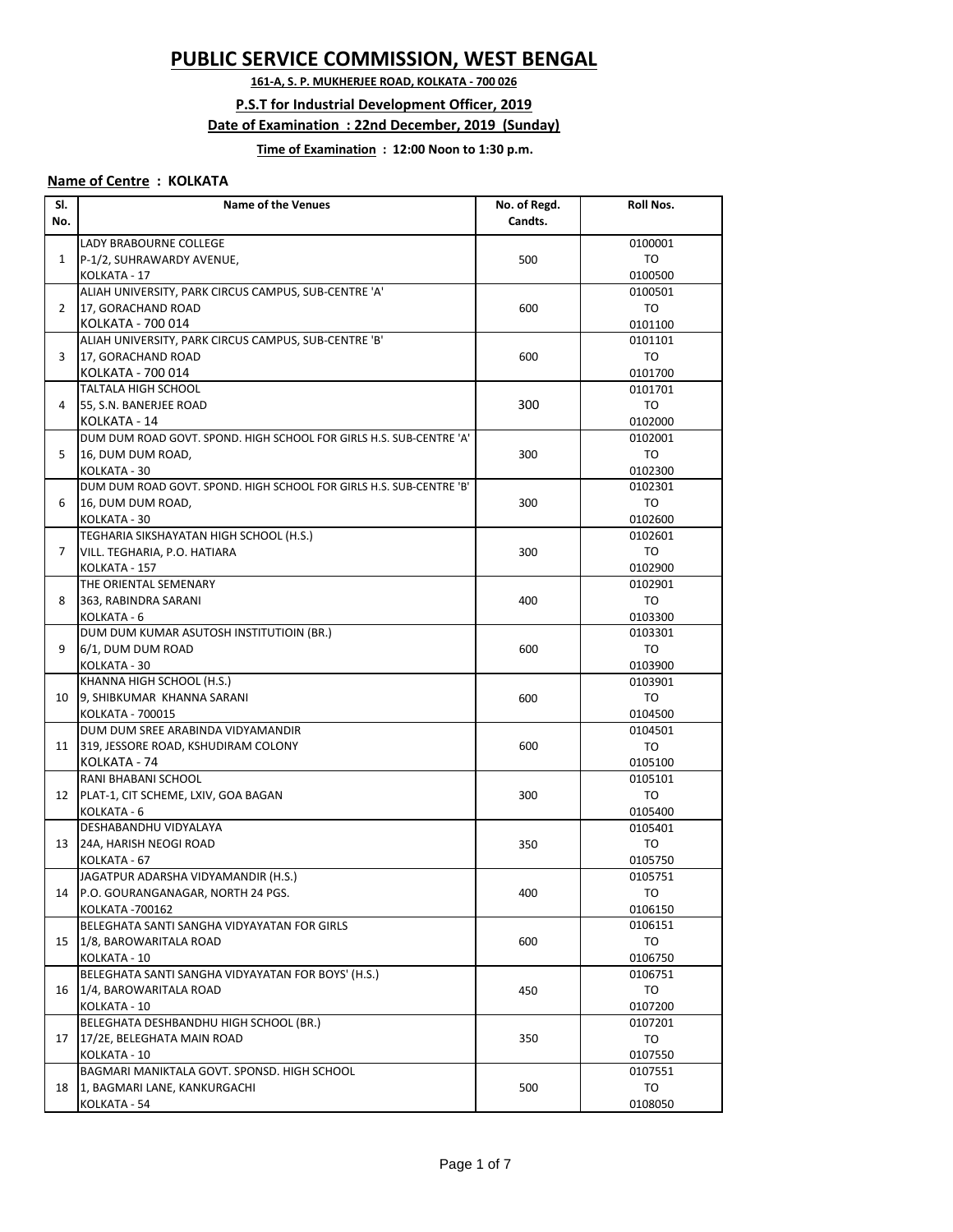| SI. | <b>Name of the Venues</b>                           | No. of Regd. | <b>Roll Nos.</b>   |
|-----|-----------------------------------------------------|--------------|--------------------|
| No. |                                                     | Candts.      |                    |
|     |                                                     |              |                    |
|     | KISHORE VIDYAPITH                                   |              | 0108051            |
| 19  | 27B/3A, CHAUL PATTY ROAD, BELEGHATA                 | 300          | TO                 |
|     | KOLKATA - 10                                        |              | 0108350            |
|     | SURAH KANYA VIDYALAYA SUB-CENTRE 'A'                |              | 0108351            |
| 20  | P116, SCHEME-IVM, CIT ROAD, PHOOLBAGAN              | 400          | TO                 |
|     | KOLKATA - 85                                        |              | 0108750            |
|     | SURAH KANYA VIDYALAYA SUB-CENTRE 'B'                |              | 0108751            |
| 21  | P116, SCHEME-IVM, CIT ROAD, PHOOLBAGAN              | 400          | TO                 |
|     | KOLKATA - 85                                        |              | 0109150            |
|     | BELEGHATA DESHBANDHU HIGH SCHOOL (MAIN)             |              | 0109151            |
| 22  | 69C, ABINAS CHANDRA BANERJEE LANE                   | 550          | TO                 |
|     | KOLKATA - 10                                        |              | 0109700            |
|     | NARIKELDANGA DESHBANDHU VIDYAPITH (H.S.)            |              | 0109701            |
| 23  | 107, NARIKELDANGA NORTH ROAD                        | 400          | TO                 |
|     | KOLKATA - 11                                        |              | 0110100            |
|     | THE PARK INSTITUTION SUB-CENTRE 'A'                 |              | 0110101            |
| 24  | 12, MOHANLAL STREET, BESIDE DESHBANDHU PARK         | 300          | TO                 |
|     | KOLKATA - 4                                         |              | 0110400            |
|     | THE PARK INSTITUTION SUB-CENTRE 'B'                 |              | 0110401            |
| 25  | 12, MOHANLAL STREET, BESIDE DESHBANDHU PARK         | 300          | TO                 |
|     | KOLKATA - 4                                         |              |                    |
|     | RAMJOY SEAL SISHU PATHSALA                          |              | 0110700<br>0110701 |
|     |                                                     | 400          |                    |
| 26  | 15/4, FAKIR CHAKRABORTY LANE                        |              | TO                 |
|     | KOLKATA - 6                                         |              | 0111100            |
|     | SARADA PRASAD INSTITUTION SUB CENTRE 'A'            |              | 0111101            |
| 27  | 108/18, BIDHAN NAGAR ROAD                           | 300          | TO                 |
|     | KOLKATA - 67                                        |              | 0111400            |
|     | SARADA PRASAD INSTITUTION SUB CENTRE 'B'            |              | 0111401            |
| 28  | 108/18, BIDHAN NAGAR ROAD                           | 300          | TO                 |
|     | KOLKATA - 67                                        |              | 0111700            |
|     | TOWN SCHOOL                                         |              | 0111701            |
| 29  | 33, SHYAMPUKUR STREET                               | 400          | <b>TO</b>          |
|     | KOLKATA - 4                                         |              | 0112100            |
|     | SHAMBAZAR A.V.SCHOOL (GOVT. SPOND.) SUB-CENTRE 'A'  |              | 0112101            |
| 30  | 88, SHYAMBAZAR STREET                               | 400          | TO                 |
|     | KOLKATA - 5                                         |              | 0112500            |
|     | SHAMBAZAR AV.V.SCHOOL (GOVT. SPOND.) SUB-CENTRE 'B' |              | 0112501            |
| 31  | 88, SHYAMBAZAR STREET                               | 400          | TO                 |
|     | KOLKATA - 5                                         |              | 0112900            |
|     | ULTADANGA GOVT. SPOND. H.S. SCHOOL FOR GIRLS'       |              | 0112901            |
| 32  | 59/60, BAGMARI ROAD, BEHIND HADCO BUILDING          | 450          | TO                 |
|     | KOLKATA - 54                                        |              | 0113350            |
|     | ULTADANGA UNITED HIGH SCHOOL (H.S.)                 |              | 0113351            |
| 33  | 49, ULTADANGA ROAD                                  | 500          | TO                 |
|     | KOLKATA - 4                                         |              | 0113850            |
|     | MAHARAJA MANINDRA CHANDRA COLLEGE SUB-CENTRE 'A'    |              | 0113851            |
| 34  | 20, RAMKANTA BOSE STREET                            | 300          | TO                 |
|     | KOLKATA - 3                                         |              | 0114150            |
|     | MAHARAJA MANINDRA CHANDRA COLLEGE SUB-CENTRE 'B'    |              | 0114151            |
| 35  | 20, RAMKANTA BOSE STREET                            | 300          | TO                 |
|     | KOLKATA - 3                                         |              | 0114450            |
|     | MAHARAJA COSSIMBAZAR POLYTECHNIC INSTITUTE          |              | 0114451            |
| 36  | 3, NANDALAL BOSE LANE                               | 600          | TO                 |
|     | KOLKATA - 3                                         |              | 0115050            |
|     | RAGHUMAL ARYA VIDYALAYA (H.S.)                      |              | 0115051            |
| 37  | 33C, MADAN MITRA LANE                               | 500          | TO                 |
|     | KOLKATA - 6                                         |              | 0115550            |
| 38  | MAULANA AZAD COLLEGE SUB-CENTRE 'A'                 |              | 0115551            |
|     | 8, RAFI AHMED KIDWAI ROAD                           | 500          | TO                 |
|     | KOLKATA - 13                                        |              | 0116050            |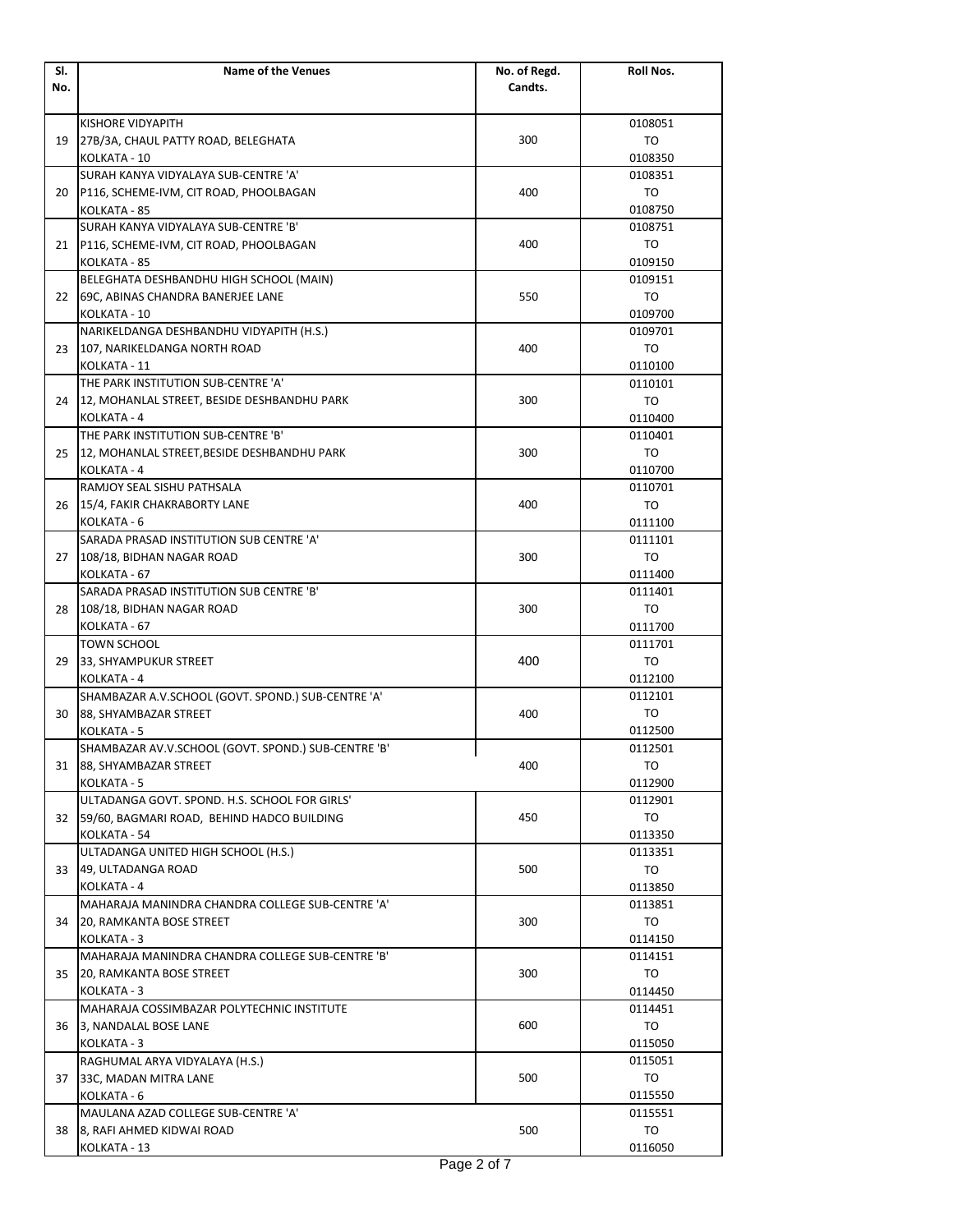| SI. | <b>Name of the Venues</b>                                        | No. of Regd. | Roll Nos.          |
|-----|------------------------------------------------------------------|--------------|--------------------|
| No. |                                                                  | Candts.      |                    |
|     |                                                                  |              |                    |
|     | MAULANA AZAD COLLEGE SUB-CENTRE 'B'                              |              | 0116051<br>TO      |
| 39  | 8, RAFI AHMED KIDWAI ROAD<br>KOLKATA - 13                        | 500          | 0116550            |
|     | <b>HARE SCHOOL</b>                                               |              | 0116551            |
| 40  | 87, COLLEGE STREET                                               | 600          | TO                 |
|     | KOLKATA - 73                                                     |              | 0117150            |
|     | NEW NATIONAL HIGH SCHOOL (BOYS)                                  |              | 0117151            |
| 41  | P-189A, R.K.SAMADHI ROAD                                         | 300          | TO                 |
|     | KOLKATA - 54                                                     |              | 0117450            |
|     | <b>EAST CALCUTTA GIRL'S COLLEGE</b>                              |              | 0117451            |
| 42  | P237, BLOCK-B, LAKE TOWN                                         | 300          | TO                 |
|     | KOLKATA - 89                                                     |              | 0117750            |
|     | ST. XAVIER'S COLLEGE (AUTONOMOUS)                                |              | 0117751            |
| 43  | 30, MOTHER TERESA SARANI                                         | 600          | TO                 |
|     | KOLKATA - 16                                                     |              | 0118350            |
|     | CITY COLLEGE, SUB-CENTRE 'A'                                     |              | 0118351            |
| 44  | 102/1, RAJA RAMMOHAN SARANI                                      | 800          | TO                 |
|     | KOLKATA - 9                                                      |              | 0119150            |
|     | CITY COLLEGE, SUB-CENTRE 'B'                                     |              | 0119151            |
| 45  | 102/1, RAJA RAMMOHAN SARANI                                      | 800          | TO                 |
|     | KOLKATA - 9<br>SARASWATI BALIKA VIDYALAYA & SHILPA SHIKSHA SADAN |              | 0119950            |
| 46  | 27/2P, BALARAM GHOSH STREET                                      | 200          | 0119951<br>TO      |
|     | KOLKATA - 4                                                      |              | 0120150            |
|     | CHITTARANJAN COLONY HINDU VIDYAPITH                              |              | 0120151            |
| 47  | P.O. DESHBANDHU NAGAR,                                           | 450          | TO                 |
|     | KOLKATA - 59                                                     |              | 0120600            |
|     | SAHID RAMESWAR VIDYAMANDIR (H.S.)                                |              | 0120601            |
| 48  | 68, JASSORE ROAD, AMAR PALLY, NEAR NAGER BAZAR                   | 400          | TO                 |
|     | KOLKATA - 74                                                     |              | 0121000            |
|     | KRISHNAPUR ADARSHA VIDYAMANDIR SUB-CENTRE 'A'                    |              | 0121001            |
| 49  | DUM DUM PARK, NEAR BIG PLAY GROUND                               | 500          | TO                 |
|     | KOLKATA - 55                                                     |              | 0121500            |
|     | KRISHNAPUR ADARSHA VIDYAMANDIR SUB-CENTRE 'B'                    |              | 0121501            |
| 50  | DUM DUM PARK, NEAR BIG PLAY GROUND                               | 500          | TO                 |
|     | KOLKATA - 55                                                     |              | 0122000            |
|     | <b>VIDYASAGAR COLLEGE</b>                                        |              | 0122001            |
| 51  | 39, SANKAR GHOSH LANE                                            | 600          | TO                 |
|     | KOLKATA - 6                                                      |              | 0122600            |
|     | MITRA INSTITUTION (MAIN)                                         |              | 01222601           |
| 52  | 60 B, SURYA SEN STREET, OPP. TO PURABI CINEMA,                   | 800          | TO                 |
|     | KOLKATA - 9                                                      |              | 0123400            |
|     | ACHARYA JAGADISH CHANDRA BOSE COLLEGE                            |              | 0123401            |
| 53  | 1/1B, A.J.C.BOSE ROAD                                            | 400          | TO                 |
|     | KOLKATA - 20<br>ALIAH UNIVERSITY                                 |              | 0123800<br>0123801 |
| 54  | IIA/27, NEW TOWN, NEAR ECOSPACE                                  | 1000         | TO                 |
|     | KOLKATA - 160                                                    |              | 0124800            |
|     | DUM DUM AIRPORT HIGH SCHOOL, SUB-CENTRE 'A'                      |              | 0124801            |
| 55  | NEW QUARTERS RESIDENTIAL COMPLEX, AIRPORT                        | 300          | TO                 |
|     | JESSORE ROAD, KAIKHALI MORE, OPP.TO JESSOPE, KOLKATA - 52        |              | 0125100            |
|     | DUM DUM AIRPORT HIGH SCHOOL, SUB-CENTRE 'B'                      |              | 0125101            |
| 56  | NEW QUARTERS RESIDENTIAL COMPLEX, AIRPORT                        | 450          | TO                 |
|     | JESSORE ROAD, KAIKHALI MORE, OPP.TO JESSOPE, KOLKATA - 52        |              | 0125550            |
|     | METROPOLITAN INSTITUTION (MAIN)                                  |              | 0125551            |
| 57  | 39, SANKAR GHOSH LANE,                                           | 400          | TO                 |
|     | KOLKATA - 6                                                      |              | 0125950            |
| 58  | SARADACHARAN ARYAN INSTITUTION                                   |              | 0125951            |
|     | 421/A, RABINDRA SARANI, NEAR B.K.PAL CROSSING                    | 250          | TO                 |
|     | KOLKATA - 5                                                      |              | 0126200            |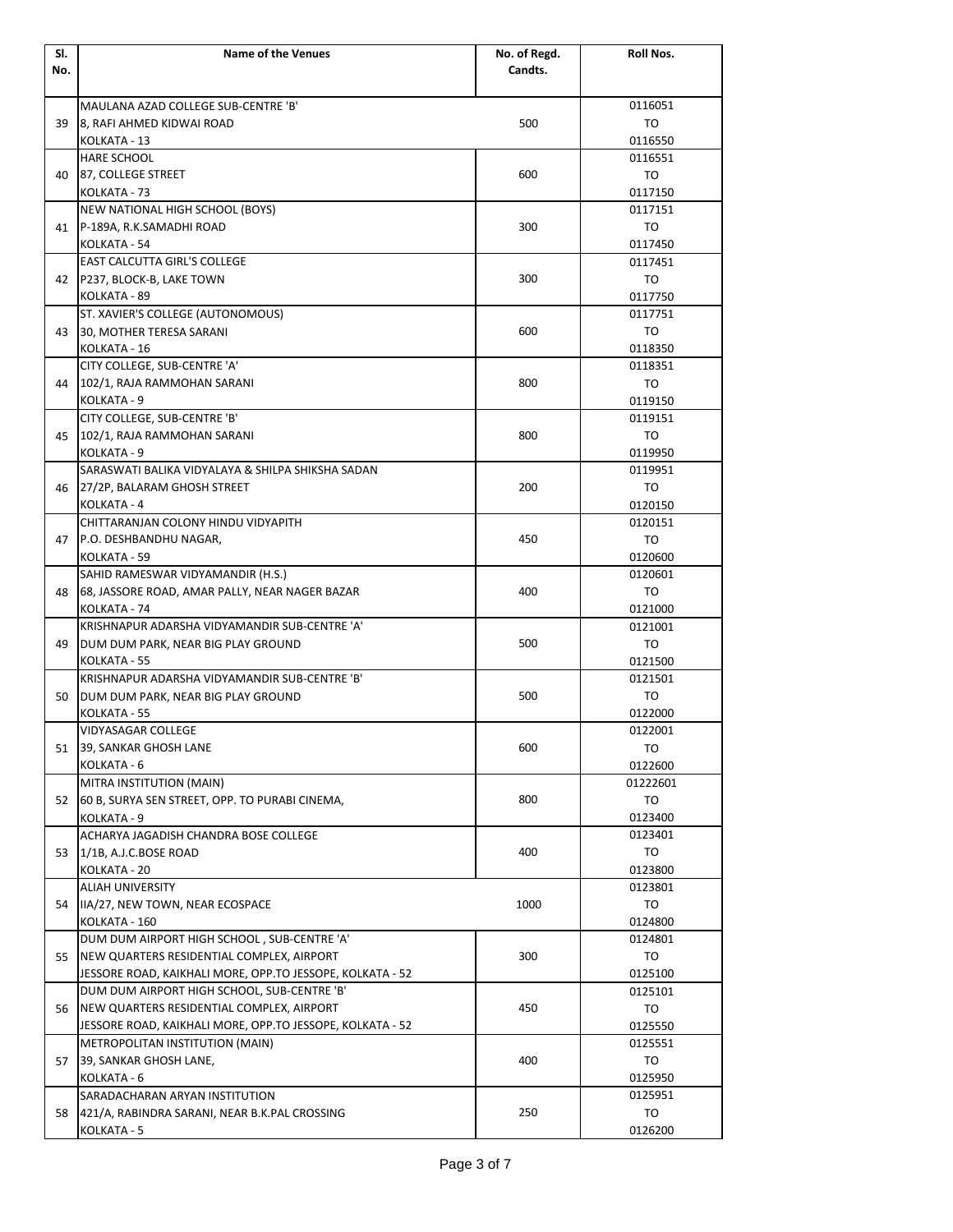| SI. | <b>Name of the Venues</b>                                       | No. of Regd. | Roll Nos. |
|-----|-----------------------------------------------------------------|--------------|-----------|
| No. |                                                                 | Candts.      |           |
|     |                                                                 |              |           |
|     | BELGACHIA MONOHAR ACADEMY                                       |              | 0126201   |
| 59  | 64/77, BELGACHIA ROAD                                           | 500          | TO        |
|     | KOLKATA - 37                                                    |              | 0126700   |
|     | MURARIPUKUR GOVT, SPOND, HIGH SCHOOL                            |              | 0126701   |
| 60  | 107 & 108/4, ULTADANGA MAIN ROAD                                | 600          | TO        |
|     | NEAR BIDHANNAGAR RAIL STATION, KOLKATA - 67                     |              | 0127300   |
|     | OXFORD HOUSE HIGHER SECONDARY SCHOOL                            |              | 0127301   |
| 61  | 101/36 KALITALA PURBACHAL (NORTH),                              | 300          | TO        |
|     | KOLKATA- 700078                                                 |              | 0127600   |
|     | THE PARK INSTITUTION FOR GIRLS'                                 |              | 0127601   |
| 62  | 44, CANAL WEST ROAD,                                            | 300          | TO        |
|     | KOLKATA- 700004                                                 |              | 0127900   |
|     | SARAT CHANDRA SUR INSTITUTION (H.S.)                            |              | 0127901   |
| 63  | 12, POTTERY ROAD, NEAR JAY HIND BAZAR,                          | 400          | TO        |
|     | KOLKATA- 700015                                                 |              | 0128300   |
|     | <b>BINODINI GIRLS' HIGH SCHOOL</b>                              |              | 0128301   |
| 64  | 2, BANK PLOT, DHAKURIA                                          | 500          | TO        |
|     | KOLKATA- 700031                                                 |              | 0128800   |
|     | CHITTARANJAN COLLEGE                                            |              | 0128801   |
| 65  | 8 A, BENIATOLA LANE                                             | 400          | TO        |
|     | KOLKATA-700009                                                  |              | 0129200   |
|     | PURBA KALIKATA ADARSHA VIDHYAMANDIR                             |              | 0129201   |
| 66  | 21 UPENDRA CHANDRA BANERJEE ROAD, KOLKATA-700054                | 250          | TO        |
|     | NEAR KANKURGACHI PANTALOONS                                     |              | 0129450   |
|     | NARAINDASS BANGUR MEMORIAL MULTIPURPOSE SCHOOL                  |              | 0129451   |
| 67  | BANGUR AVENUE, BLOCK- D, OPP. TO BANK OF INDIA                  | 300          | TO        |
|     | KOLKATA- 700055                                                 |              | 0129750   |
|     | CHETLA GIRLS' HIGH SCHOOL, SUB CENTRE - "A"                     |              | 0129751   |
|     | 66/1, JOYNUDDI MISTRY LANE,                                     | 500          | TO        |
| 68  |                                                                 |              |           |
|     | KOLKATA - 700027<br>CHETLA GIRLS' HIGH SCHOOL, SUB CENTRE - "B" |              | 0130250   |
|     |                                                                 |              | 0130251   |
| 69  | 66/1, JOYNUDDI MISTRY LANE,                                     | 500          | TO        |
|     | KOLKATA - 700027                                                |              | 0130750   |
|     | GANDHI COLONY BHARATI BALIKA VIDYALAYA                          |              | 0130751   |
| 70  | GANDHI COLONY, P.O. - REGENT ESTATE                             | 450          | TO        |
|     | KOLKATA - 700092 (OPP. TO NETAJI JATIYA SEVADAL CLUB)           |              | 0131200   |
|     | SIR NRIPENDRA NATH GIRLS' HIGH SCHHOL                           |              | 0131201   |
| 71  | 4, CHANDI GHOSH ROAD,                                           | 500          | то        |
|     | KOLKATA - 700040                                                |              | 0131700   |
|     | PASCHIM PUTIARY SUKHARANJAN VIDYAMANDIR                         |              | 0131701   |
| 72  | 268, BANERJEE PARA ROAD,                                        | 500          | то        |
|     | KOLKATA - 700041                                                |              | 0132200   |
|     | SIR NRIPENDRA NATH INSTITUTION (H.S.)                           |              | 0132201   |
| 73  | 5, CHANDI GHOSH ROAD,                                           | 500          | TO        |
|     | KOLKAT- 700040                                                  |              | 0132700   |
|     | MODERNLAND GIRLS' HIGH SCHOOL                                   |              | 0132701   |
| 74  | 89A, SANTOSHPUR AVENUE, JADAVPUR,                               | 400          | TO        |
|     | KOLKATA - 700075                                                |              | 0133100   |
|     | KHANPUR HIRENDRALAL SARKAR HIGH SCHOOL                          |              | 0133101   |
| 75  | 316, N.S.C. BOSE ROAD,                                          | 450          | TO        |
|     | KOLKATA - 700047                                                |              | 0133550   |
|     | KHANPUR NIRMALA BALA SARKAR GIRLS' HIGH SCHOOL (H.S.)           |              | 0133551   |
| 76  | 316, N.S.C. BOSE ROAD,                                          | 500          | TO        |
|     | KOLKATA - 700047                                                |              | 0134050   |
| 77  | SAHAPUR GIRLS' HIGH SCHOOL                                      |              | 0134051   |
|     | 20, JYOTISH ROY ROAD, NEW ALIPORE                               | 300          | то        |
|     | KOLKATA - 700053                                                |              | 0134350   |
| 78  | BEHALA HIGH SCHOOL                                              |              | 0134351   |
|     | 6, BANAMALI NASKAR ROAD,                                        | 500          | TO        |
|     | KOLKATA - 700060                                                |              | 0134850   |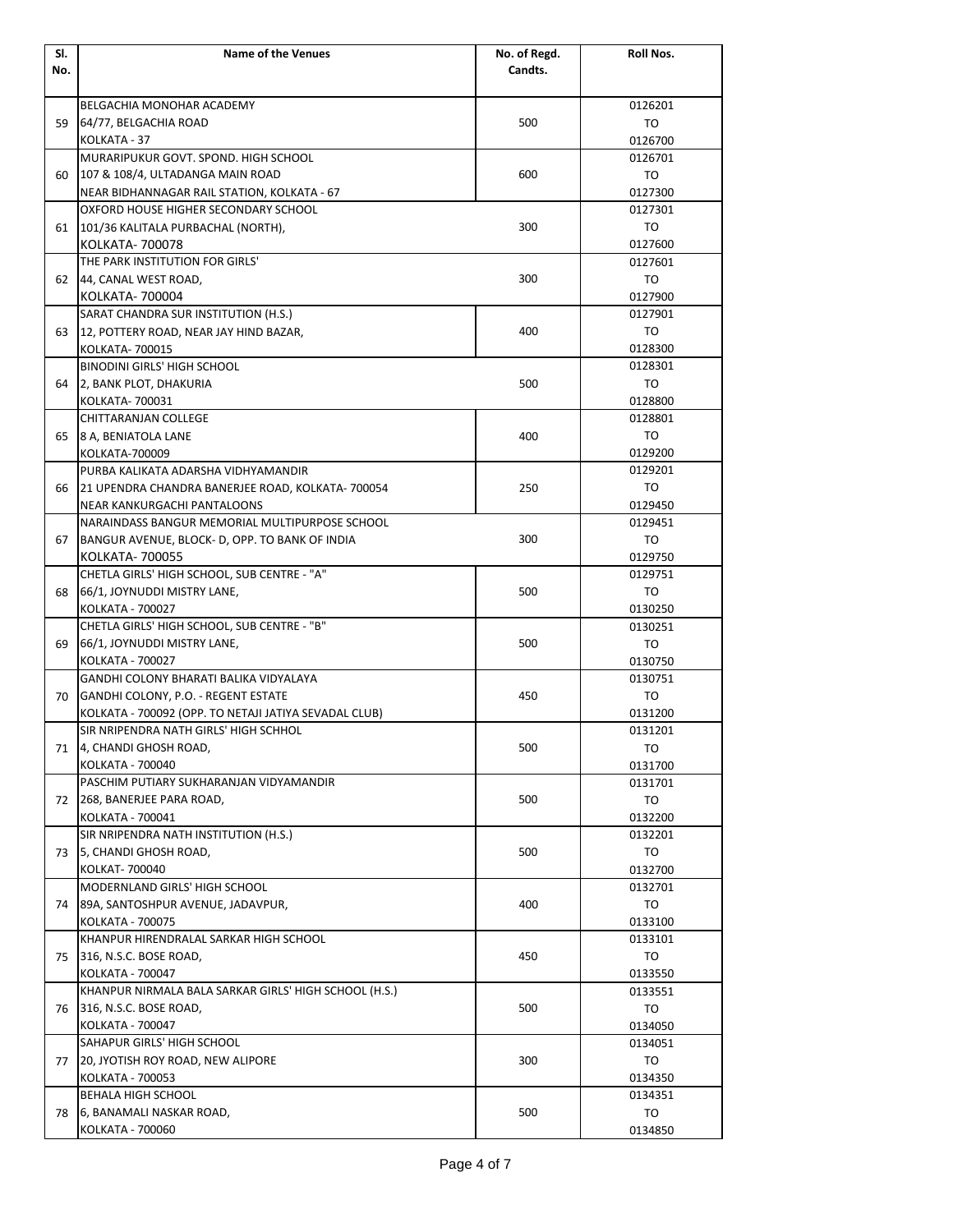| SI. | <b>Name of the Venues</b>                          | No. of Regd. | Roll Nos. |
|-----|----------------------------------------------------|--------------|-----------|
| No. |                                                    | Candts.      |           |
|     |                                                    |              |           |
|     | TOLLYGUNGE BANGUR HIGH SCHOOL (H.S.)               |              | 0134851   |
| 79  | 34, GOLF CLUB ROAD,                                | 400          | TO        |
|     | KOLKATA - 700033                                   |              | 0135250   |
|     | G.B. MEMORIAL INSTITUTION, SUB CENTRE - "A"        |              | 0135251   |
| 80  | 14, JADAV GHOSH ROAD, SARSUNA,                     | 400          | TO        |
|     | KOLKATA - 700061                                   |              | 0135650   |
|     | G.B. MEMORIAL INSTITUTION, SUB CENTRE - "B"        |              | 0135651   |
| 81  | 14, JADAV GHOSH ROAD, SARSUNA,                     | 350          | TO        |
|     | KOLKATA - 700061                                   |              | 0136000   |
|     | <b>BAIDYAPARA HIGH SCHOOL</b>                      |              | 0136001   |
| 82  | B.M. ROY ROAD, BARISHA, BEHALA SAKHER BAZAR        | 500          | TO        |
|     | KOLKATA - 700008                                   |              | 0136500   |
|     | BARISHA VIVEKANANDA GIRLS' HIGH SCHOOL             |              | 0136501   |
| 83  | 632, D.H. ROAD, PORA ASWATHATALA, THAKURPUKUR      | 400          | TO        |
|     | NEAR TAKURPUKUR 3A BUS STAND, KOLKATA - 700063     |              | 0136900   |
|     | BEHALA SHARADA VIDYAPITH FOR GIRLS                 |              | 0136901   |
| 84  | <b>PARNASREE PALLY</b>                             | 550          | TO        |
|     | KOLKATA - 700060, NEAR PARNASREE POLICE STATION    |              | 0137450   |
|     | BRATACHARI VIDYASRAM                               |              | 0137451   |
| 85  | P.O. - JOKA, P.S. - THAKURPUKUR,                   | 450          | TO        |
|     | KOLKATA - 700104                                   |              | 0137900   |
|     | VIVEKANANDA COLLEGE FOR WOMEN                      |              | 0137901   |
| 86  | P.O. - BARISHA, NEAR BEHALA CHOWRASTA              | 700          | TO        |
|     | KOLKATA - 700008                                   |              | 0138600   |
|     | ANDREW'S HIGH SCHOOL (H.S.)                        |              | 0138601   |
| 87  | 33, GARIAHAT ROAD (SOUTH)                          | 450          | TO        |
|     | KOLKATA - 700031                                   |              | 0139050   |
|     | ADARSHA BALIKA SIKSHAYATAN                         |              | 0139051   |
| 88  | 13, JHEEL ROAD, JADAVPUR, VIVEKNAGAAR KALI BARI    | 600          | TO        |
|     | KOLKATA - 700075                                   |              | 0139650   |
|     | JODHPUR PARK BOYS' SCHOOL                          |              | 0139651   |
| 89  | JODHPUR PARK,                                      | 400          | TO        |
|     | KOLKATA - 700068                                   |              | 0140050   |
|     | MUKUL BOSE MEMORIAL INSTITUTION                    |              | 0140051   |
| 90  | RAMGARH, P.O.- NAKTALA, P.S. NETAJI NAGAR          | 300          | TO        |
|     | KOLKATA - 700047                                   |              | 0140350   |
|     | SOUTH SUBURBAN SCHOOL (MAIN)                       |              | 0140351   |
| 91  | 16, GOPAL BANERJEE STREET, BHOWANIPUR              | 600          | TO        |
|     | KOLKATA - 700025                                   |              | 0140950   |
|     | NETAJINAGAR BALIKA VIDYAMANDIR                     |              | 0140951   |
| 92  | 170/302/1, N.S.C. BOSE ROAD, TOLLYGUNGE            | 500          | TO        |
|     | KOLKATA - 700092                                   |              | 0141450   |
|     | JADAVPUR GIRLS' HIGH SCHOOL                        |              | 0141451   |
| 93  | 157A, P.G.H. SHAH ROAD,                            | 300          | TO        |
|     | KOLKATA - 700032                                   |              | 0141750   |
|     | PUTIARY BRAJAMOHAN TEWARY INSTITUTION              |              | 0141751   |
| 94  | 26, BANERJEE PARA ROAD,                            | 500          | TO        |
|     | KOLKATA - 700041                                   |              | 0142250   |
|     | NAVADIGANTA HIGH SCHOOL (M) H.S., SUB CENTRE - "A" |              | 0142251   |
| 95  | 15, RAMGOPAL PAUL ROAD, SARSUNA                    | 400          | TO        |
|     | NEAR 18 C BUS STAND, KOLKATA - 700061              |              | 0142650   |
|     | NAVADIGANTA HIGH SCHOOL (M) H.S., SUB CENTRE - "B" |              | 0142651   |
| 96  | 15, RAMGOPAL PAUL ROAD, SARSUNA                    | 400          | TO        |
|     | NEAR 18 C BUS STAND, KOLKATA - 700061              |              | 0143050   |
|     | BASUDEBPUR HIGH SCHOOL (H.S.)                      |              | 0143051   |
| 97  | SARSUNA MAIN ROAD, P.O.- SARSUNA                   | 350          | TO        |
|     | KOLKATA - 700 061                                  |              | 0143400   |
|     | <b>BARISHA GIRLS' HIGH SCHOOL</b>                  |              | 0143401   |
| 98  | 8, K. K. ROYCHOWDHURY ROAD, P.O. BARISHA           | 350          | TO        |
|     | KOLKATA - 700 008                                  |              | 0143750   |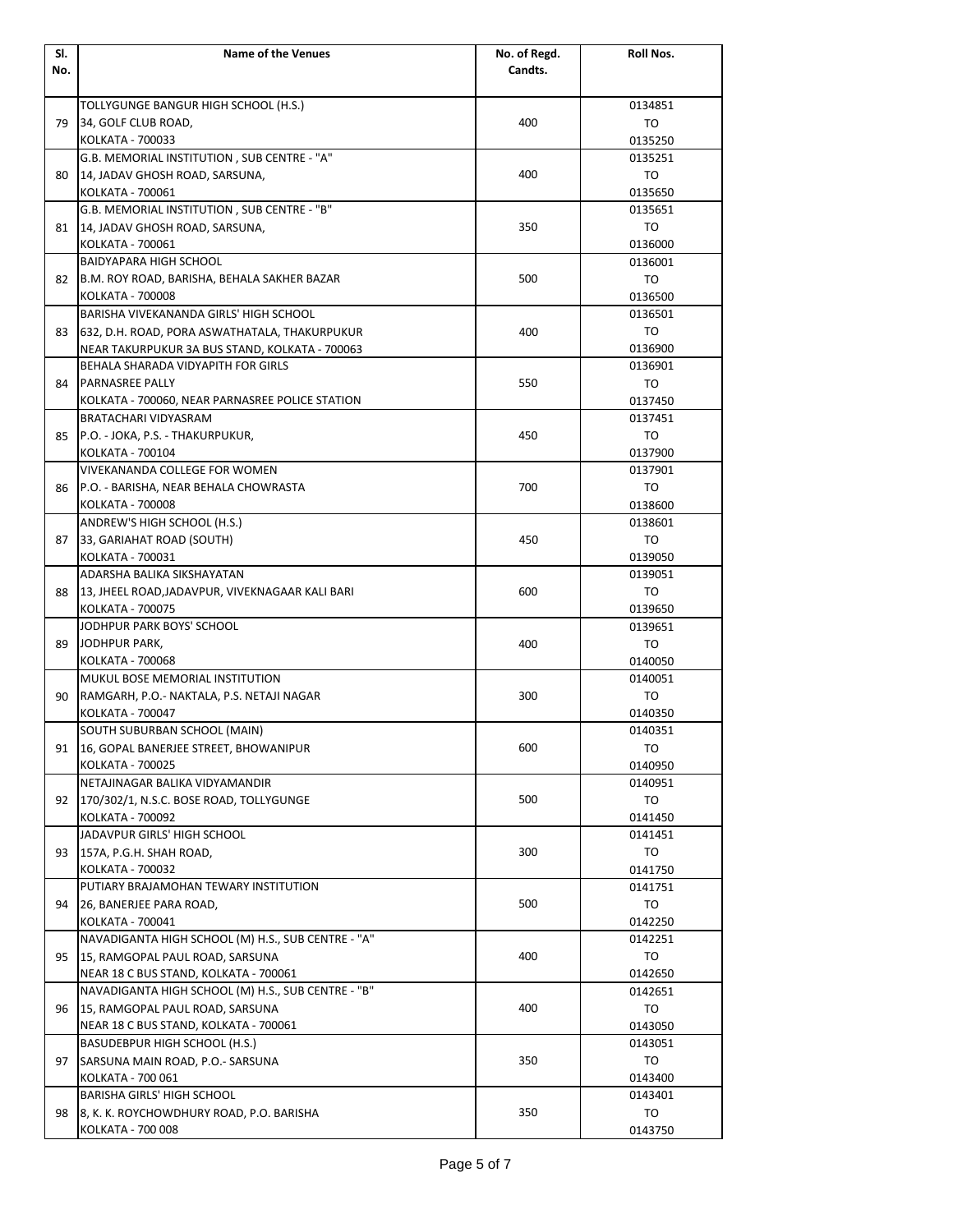| SI. | <b>Name of the Venues</b>                               | No. of Regd. | Roll Nos.     |
|-----|---------------------------------------------------------|--------------|---------------|
| No. |                                                         | Candts.      |               |
|     |                                                         |              |               |
|     | BEHALA GIRLS' HIGH SCHOOL (H.S.)                        |              | 0143751       |
| 99  | 337/4, DIAMOND HARBOUR ROAD                             | 550          | TO            |
|     | KOLKATA - 700034                                        |              | 0144300       |
|     | LAKE VIEW HIGH SCHOOL                                   |              | 0144301       |
|     | 100 P-9, C.I.T. SCHEME NO.LXXII, PANCHANANTALA ROAD     | 500          | TO            |
|     | KOLKATA - 700029                                        |              | 0144800       |
|     | JOGESH CHANDRA CHOWDHURY COLLEGE                        |              | 0144801       |
|     | 101 30, PRINCE ANWAR SHAH ROAD                          | 500          | TO            |
|     | KOLKATA - 700033                                        |              | 0145300       |
|     | <b>BHOWANIPORE GIRLS' HIGH SCHOOL</b>                   |              | 0145301       |
|     | 102 42B, SUHASINI GANGULY SARANI, BHOWANIPORE           | 350          | TO            |
|     | KOLKATA - 700025                                        |              | 0145650       |
|     | <b>ASUTOSH COLLEGE</b>                                  |              | 0145651       |
|     | 103 92, SHYAMA PRASAD MUKHERJEE ROAD                    | 500          | TO            |
|     | KOLKATA - 700 026                                       |              | 0146150       |
|     | VIJAYGARH JYOTISH RAY COLLEGE                           |              | 0146151       |
|     | 104 8/2, BEJOYGARH, JADAVPUR                            | 600          | TO            |
|     | KOLKATA - 700 032                                       |              | 0146750       |
|     | <b>DESHBANDHU COLLEGE FOR GIRLS</b>                     |              | 0146751       |
|     | 105 45C. RASHBEHARI AVENUE                              | 450          | TO            |
|     | KOLKATA - 700026<br>PATHA BHAVAN                        |              | 0147200       |
|     |                                                         | 400          | 0147201<br>TO |
|     | 106 103 A & C, BALLYGUNGE PLACE<br>KOLKATA - 700019     |              | 0147600       |
|     | TILJALA HIGH SCHOOL                                     |              | 0147601       |
|     | 107 143, PICNIC GARDEN ROAD                             | 400          | TO            |
|     | KOLKATA- 700039                                         |              | 0148000       |
|     | JADAVPUR N K PAL ADARSHA SIKSHAYATAN                    |              | 0148001       |
|     | 108 43/5H, JHEEL ROAD, NEAR JADAVPUR RAILWAY STATION    | 600          | TO            |
|     | KOLKATA- 700031                                         |              | 0148600       |
|     | PRANTA PALLI HIGH SCHOL (H.S.)                          |              | 0148601       |
|     | 109 J BLOCK, BAGHAJATIN PALLI                           | 450          | TO            |
|     | KOLKATA - 700032                                        |              | 0149050       |
|     | JADAVPUR SAMMILITA BALIKA VIDYALAYA                     |              | 0149051       |
|     | 110 P.O.- BAGHAJATIN, NEAR BAGHAJATIN DHABA             | 600          | TO            |
|     | KOLKATA- 700086                                         |              | 0149650       |
|     | GARFA D N M HIGH SCHOOL (H.S.)                          |              | 0149651       |
|     | 111 161, GARFA MAIN ROAD                                | 500          | TO            |
|     | KOLKATA- 700075                                         |              | 0150150       |
|     | NEW ALIPORE COLLEGE                                     |              | 0150151       |
|     | 112 BLOKE- L, NEW ALIPORE, OPP. OF B.P. PODDER HOSPITAL | 700          | TO            |
|     | KOLKATA- 700053                                         |              | 0150850       |
|     | ALIPORE TAKSHAL VIDYAPITH H. S.                         |              | 0150851       |
|     | 113   G MINT COLLONY, KOLKATA- 700053                   | 500          | TO            |
|     | OPP. BRITANIA FACTORY                                   |              | 0151350       |
|     | KISHORE BHARATI BHAGINI NIVEDITA COLLEGE CO-ED          |              | 0151351       |
|     | 114   148, RAMKRISHANA SARANI, BEHALA, KOLKATA- 700060  | 500          | TO            |
|     | NEAR ISLAMIA GROUND                                     |              | 0151850       |
|     | JADAVPUR VIDYAPITH                                      |              | 0151851       |
|     | 115   188, RAJA S.C. MULLICK ROAD, KOLKATA- 700032      | 850          | TO            |
|     | NEAR JADAVPUR UNIVERSITY GATE NO 4                      |              | 0152700       |
|     | SANTOSHPUR SIKSHAYATAN                                  |              | 0152701       |
| 116 | 60 A, AJANTA ROAD, KOLKATA- 700075                      | 400          | TO            |
|     | NEAR SANTOSHPUR JORA BRIDGE (JADAVPUR)                  |              | 0153100       |
|     | INDUSTRIAL TRAINING INSTITUTE; GARIAHAT                 |              | 0153101       |
|     | 117   10 & 10/1, GARIAHAT ROAD, KOLKATA- 700019         | 600          | TO            |
|     | NEAR GARIAHAT TRAM DEPOT.                               |              | 0153700       |
|     | SAKHAWAT MEMORIAL GOVT. GIRLS' HIGH SCHOOL              |              | 0153701       |
|     | 118 17 LORD SINHA ROAD KOLKATA- 700071                  | 700          | TO            |
|     | NEAR A/C MARKET                                         |              | 0154400       |